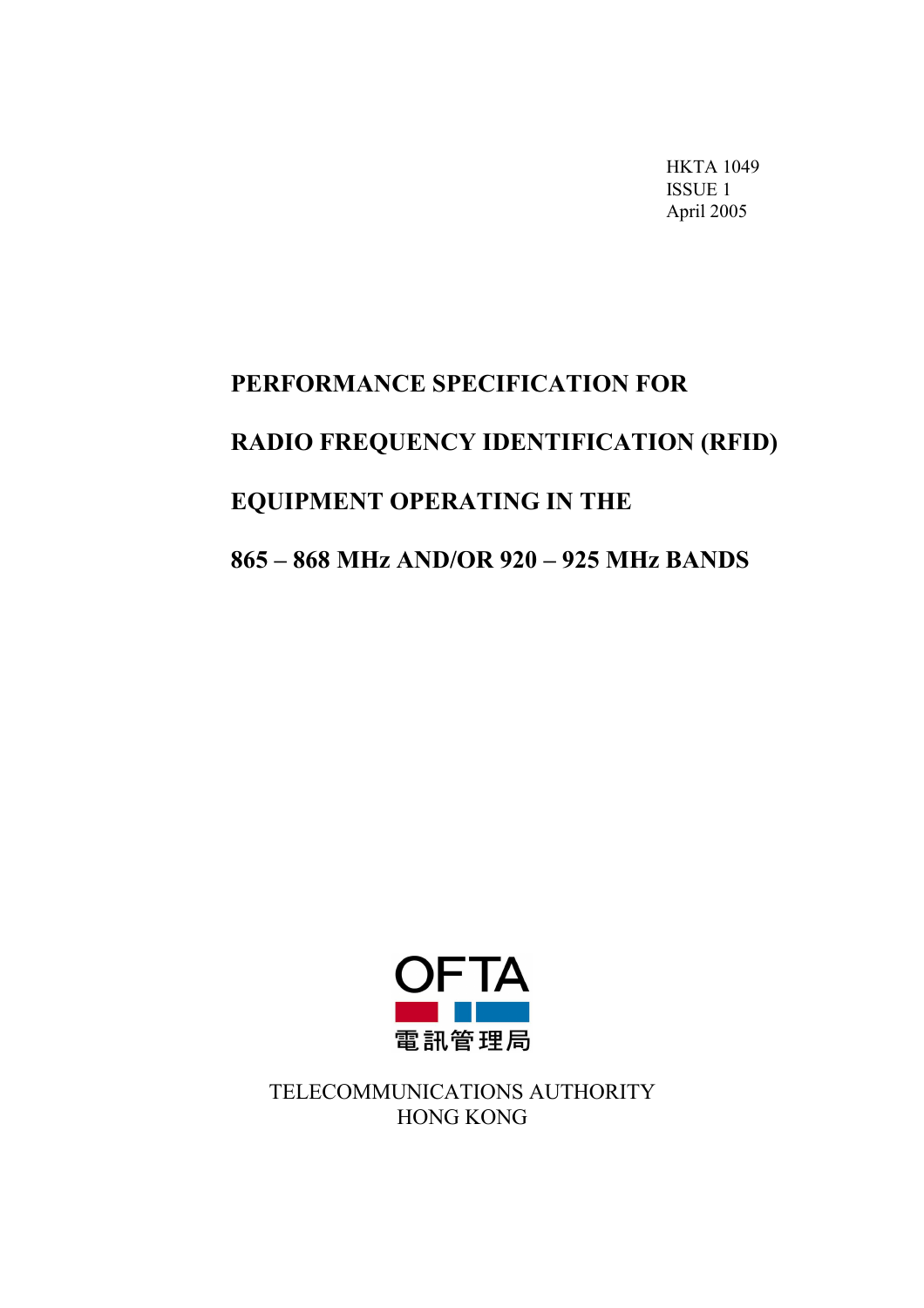## FOREWORD

- 1. This specification is prescribed under section 32D of the Telecommunications Ordinance (Cap 106) ("the Ordinance") to set out the technical requirements for Radio Frequency Identification (RFID) equipment operating in the 865 – 868 MHz and/or 920 – 925 MHz band in Hong Kong. Radiocommunications apparatus falling into the scope of this specification, unless covered by other applicationspecific specification, shall meet the stipulated requirements.
- 2. Under the Ordinance, the possession or use of any radiocommunications apparatus or any apparatus emitting radio frequency energy must be covered by an appropriate licence issued by the Telecommunications Authority (TA) with the exception of those specifically exempted from licensing under the Ordinance, such as those covered by the Telecommunications (Telecommunications Apparatus)(Exemption from Licensing) Order.
- 3. At present, the Office of the Telecommunications Authority (OFTA) operates a Hong Kong Telecommunications Equipment Evaluation and Certification (HKTEC) Scheme. Details of the HKTEC Scheme can be found in the information note OFTA I 421. Under the Scheme, suppliers or manufacturers of the radiocommunications apparatus may apply to OFTA for certification of their apparatus against this specification. The application procedures for certification of radiocommunications apparatus can be found in the information note OFTA I 401. A prescribed label may be affixed to the equipment which has been certified by the TA. Details of the labelling arrangement can be found in the Standardisation Guide HKTA 3211.
- 4. RFID equipment is required to operate on a "no-interference no-protection" basis, i.e. they may not cause radio interference and cannot claim protection from interference. Manufacturers or suppliers of RFID equipment are advised to consider the potentiality of interference due to the shared use of the frequencies.
- 5. The TA reserves the right to give separate certification to models he considers to be technical variants and the performance of which may differ between models.
- 6. The TA may amend any part of this specification as and when he deems necessary.
- 7. In case of doubt about the interpretation of this specification, the methods of carrying out the test and the validity of statements made by the equipment manufacturers or suppliers about the equipment, the decision of the TA shall be final.
- 8. The HKTA specifications and information notes are issued by the TA. The documents can be obtained through one of the following methods :
	- downloading direct through the OFTA's Internet Home Page. The Home Page address is http://www.ofta.gov.hk;
	- making a request for hard copies to :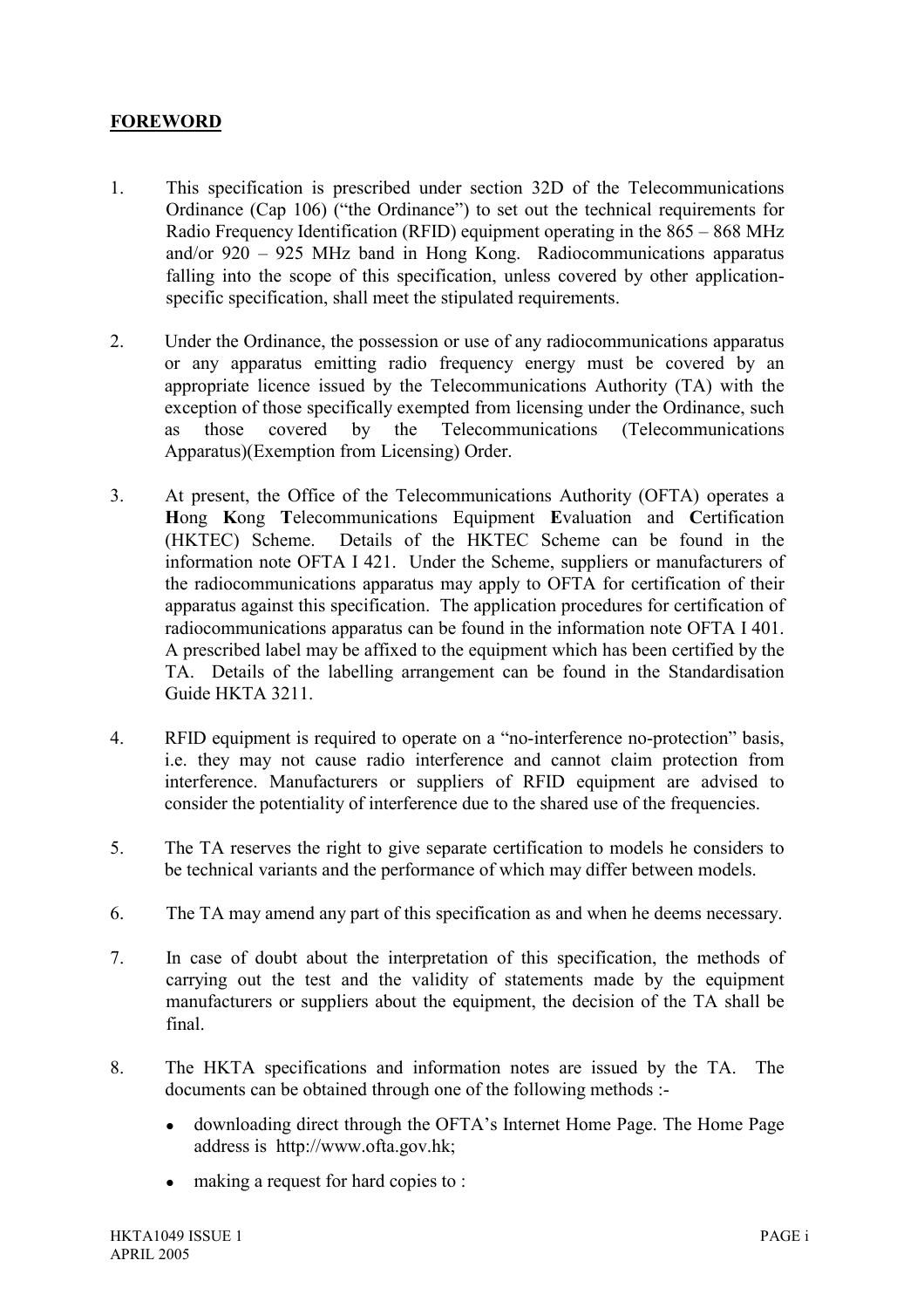Radio Laboratory, Standards Section, Office of the Telecommunications Authority, 29/F Wu Chung House, 213 Queen's Road East, Wanchai, Hong Kong.

Fax : +852 2343 5824 Email : radiolab@ofta.gov.hk

9. Enquiries about this specification may be directed to —

Radio Laboratory, Standards Section, Office of the Telecommunications Authority, 29/F Wu Chung House, 213 Queen's Road East, Wanchai, Hong Kong.

Fax : +852 2343 5824 Email: radiolab@ofta.gov.hk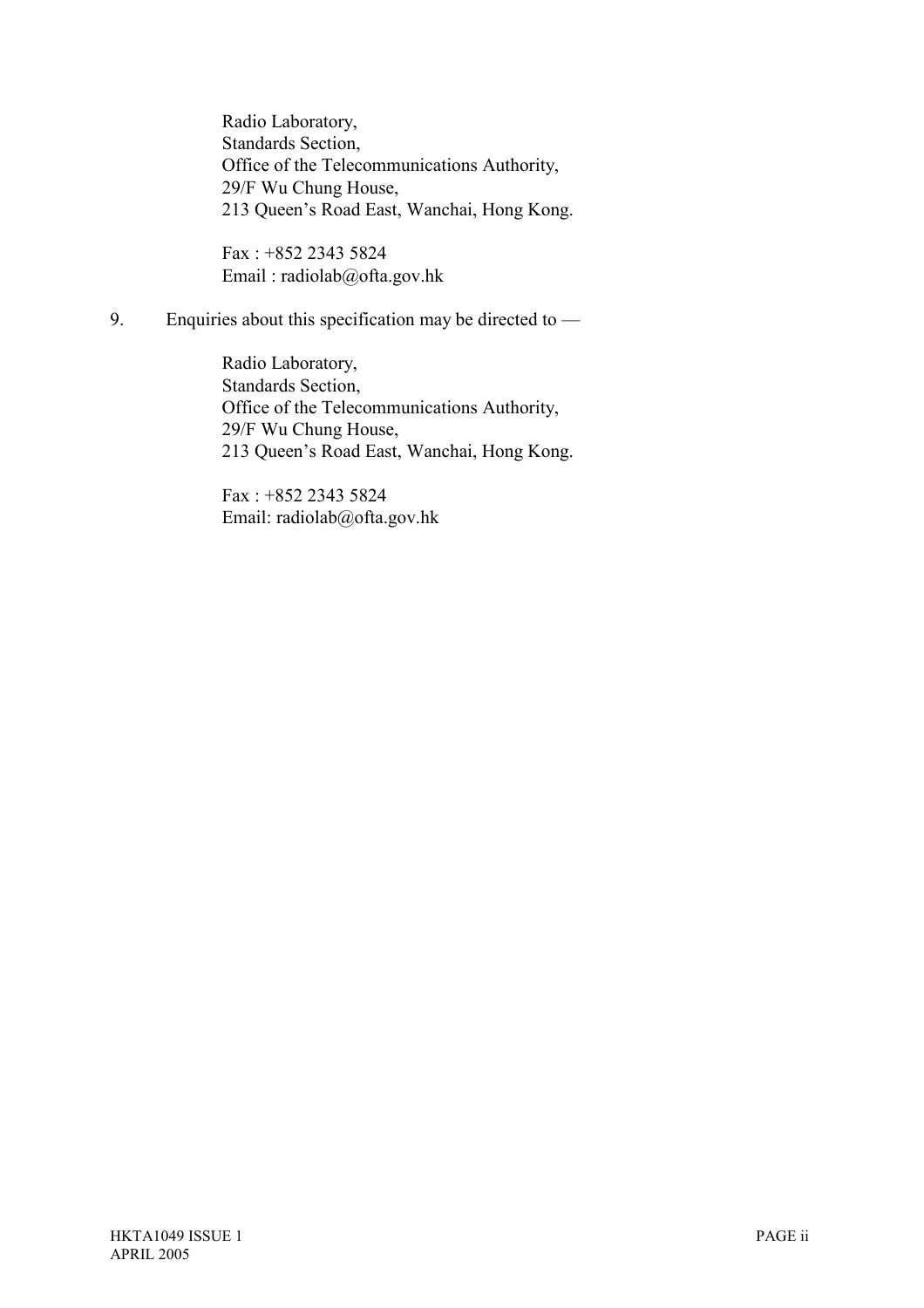# **CONTENTS**

- 1 Scope of Specification
- 2 Electrical Safety
- 3. Radiation Protection
- 4 Operating Frequencies
- 5 Technical Requirements
- 5.1 Operation in the 865 868 MHz Band
- 5.2 Operation in the 920 925 MHz Band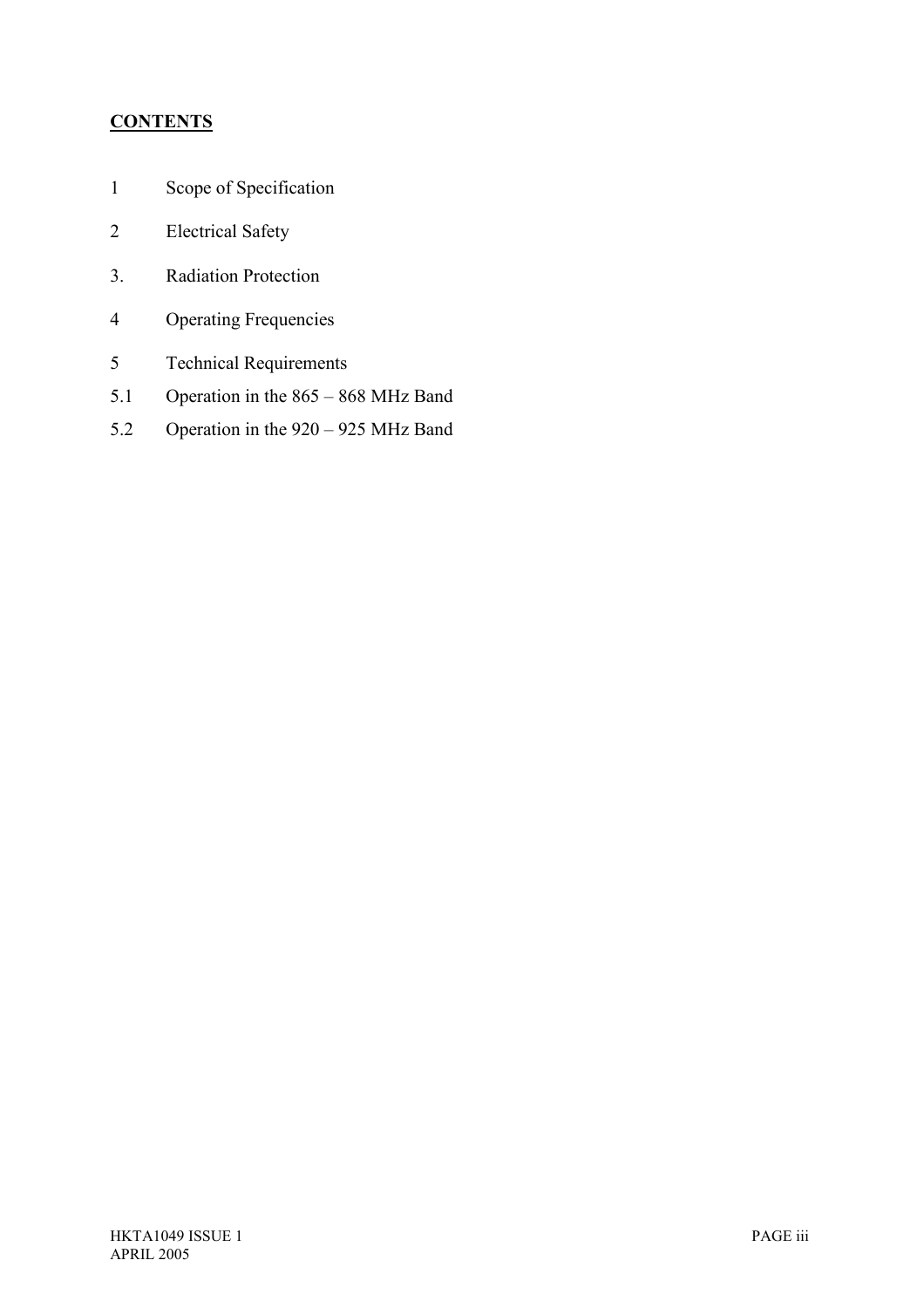#### 1. SCOPE OF SPECIFICATION

 This specification defines the minimum performance requirements for Radio Frequency Identification (RFID) equipment operating in the 865 – 868 MHz and/or 920 – 925 MHz band.

## 2. ELECTRICAL SAFETY

 The equipment shall comply with the electrical safety requirements set out in HKTA 2001 "Compliance Test Specification Safety and Electrical Protection Requirements for Subscriber Equipment Connected to the Public Telecommunications Networks in Hong Kong" issued by the Telecommunications Authority (TA).

## 3. RADIATION PROTECTION

3.1 The RFID equipment shall comply with the exposure limits specified in:-

EN 50364 "Limitation of human exposure to electromagnetic fields from devices operating in the frequency range 0 Hz to 10 GHz, used in Electronic Article Surveillance (EAS), Radio Frequency Identification (RFID) and similar applications" issued by European Committee for Electrotechnical Standardization (CENELEC)

or

ANSI/IEEE C95.1 "IEEE Standard for Safety Levels with respect to Human Exposure to Radio Frequency Electromagnetic Fields, 3 kHz to 300 GHz" issued by American National Standards Institute (ANSI) / Institute of Electrical and Electronics Engineers (IEEE)

or

"Guidelines for Limiting Exposure to Time-Varying Electric, Magnetic, and Electromagnetic Fields (up to 300 GHz)" issued by International Commission on Non-Ionizing Radiation Protection (ICNIRP)

#### 3.2 Reference Test Method

To demonstrate the compliance with the exposure limits, assessment method should be made reference to:-

EN 50357 "Evaluation of human exposure to electromagnetic fields from devices used in Electronic Article Surveillance (EAS), Radio Frequency Identification (RFID) and similar applications" issued by European Committee for Electrotechnical Standardization (CENELEC)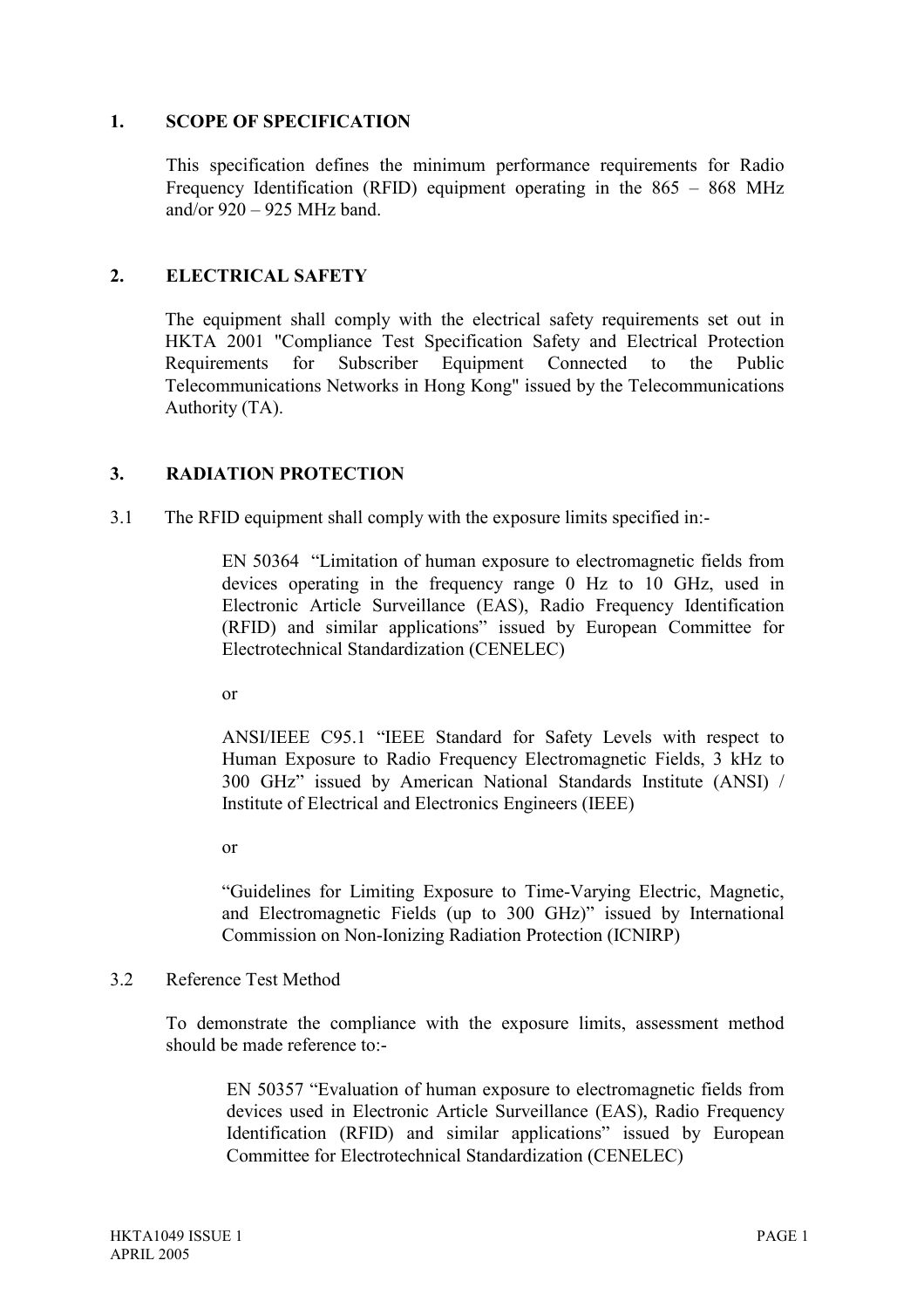or

ANSI/IEEE C95.3 "IEEE Recommended Practice for the Measurement of Potentially Hazardous Electromagnetic Fields – RF and Microwave" issued by American National Standards Institute (ANSI) / Institute of Electrical and Electronics Engineers (IEEE)

or

other measurement methods issued by relevant organisations which are acceptable to the TA.

## 4. OPERATING FREQUENCIES

The equipment shall operate in the frequency bands 865 – 868 MHz and/or 920 – 925 MHz.

## 5. TECHNICAL REQUIREMENTS

#### 5.1 OPERATION IN THE 865 – 868 MHz BAND

- a) In the 865 868 MHz band, the equipment shall operate on channels of 200 kHz spacing. The channel centre frequencies are  $864.9 \text{ MHz} + (0.2 \text{ m})$ MHz \* channel number) and the available channel numbers for each subband (a1, a2 and a3) are:
	- a1: channel numbers 1 to 15
	- a2: channel numbers 4 to 15
	- a3: channel numbers 4 to 13
- b) The peak output power of the equipment shall not exceed the levels indicated below:

| <b>Operating Band</b>          | Power Level      |
|--------------------------------|------------------|
| al $865 - 868$ MHz             | $0.1 W$ (e.r.p.) |
| a2 $865.6 - 868 \text{ MHz}$   | $0.5 W$ (e.r.p.) |
| a3 $865.6 - 867.6 \text{ MHz}$ | 2 W (e.r.p.)     |

c) The equipment shall operate in the frequency band 865 – 868 MHz and meet the technical requirement according to European Telecommunications Standards Institute (ETSI) Standard EN 302 208-2 "Electromagnetic compatibility and Radio Spectrum Matters (ERM); Radio Frequency Identification Equipment operating in the band 865 MHz to 868 MHz with power level up to 2 W; Part 2: Harmonized EN under article 3.2 of the R&TTE Directive";